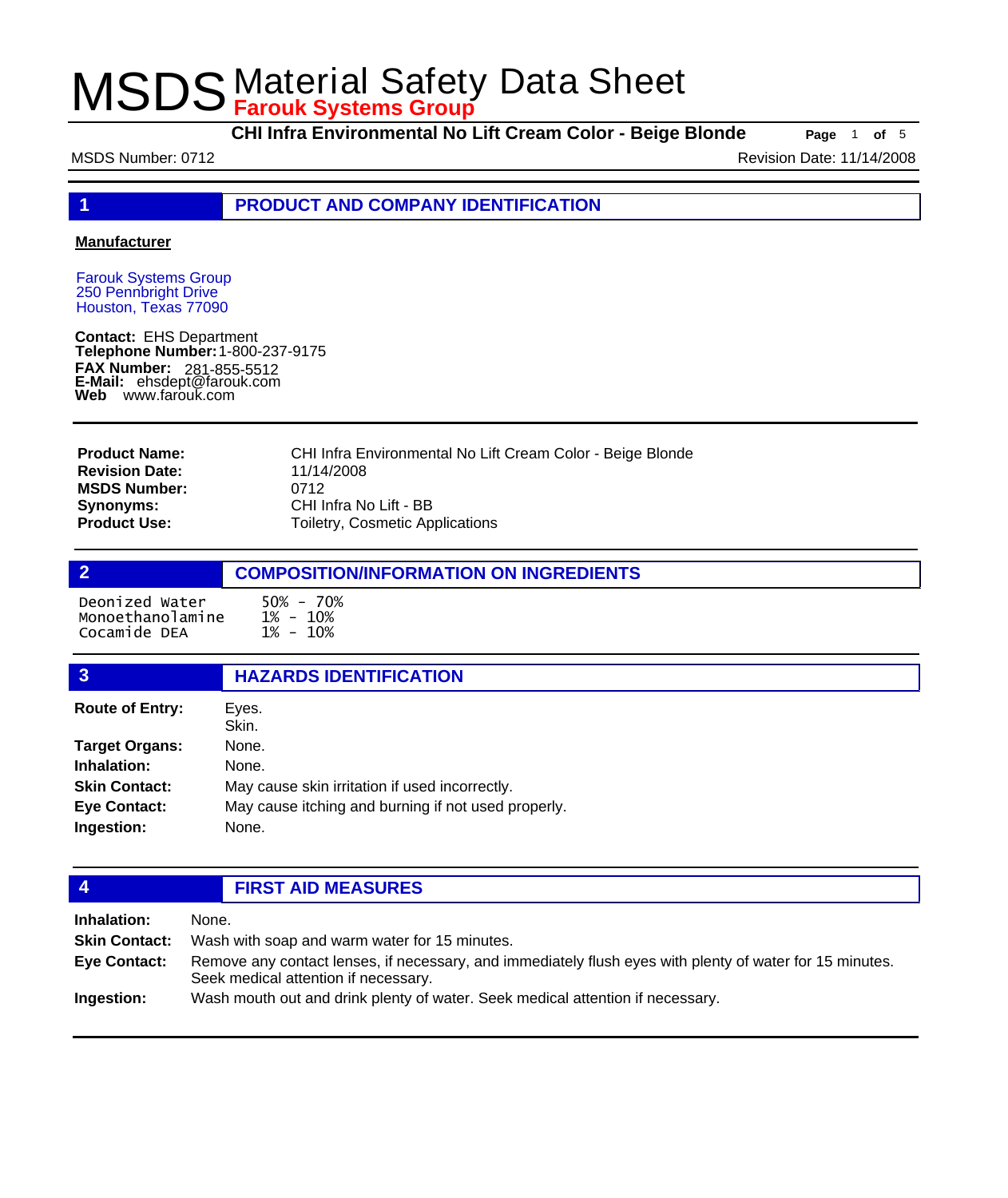**CHI Infra Environmental No Lift Cream Color - Beige Blonde Page** <sup>2</sup> **of** <sup>5</sup>

MSDS Number: 0712 **Revision Date: 11/14/2008** Revision Date: 11/14/2008

**5 FIRE FIGHTING MEASURES**

FLASHPOINT AND METHOD: Not applicable FLAMMABLE LIQUIDS: Not available. AUTO IGNITION TEMP:

 None FLAMMABLE CLASS:  $\Omega$ 

BURNING RATE OF SOLID:

Not available

GENERAL HAZARDS: Evacuate personnel downwind of fire to avoid inhalation of fumes and smoke.

EXTINGUISHING METHODS: Chemical type foam, dry chemical, water fog.

HAZARDOUS COMBUSTION PRODUCTS: None.

FIRE FIGHTING PROCEDURES: This product is not flammable.However, hazardous decomposition and combustion products may be formed in a fire situation. Cool exposed containers with water spray to prevent overheating.

FIRE FIGHTING EQUIPMENT: Respiratory and eye protection are required for fire fighting personnel. Full protective equipment (Bunker Gear) and self contained breathing apparatus (SCBA) should be used for all indoor fires and significant outdoor fires. For small outdoor fires, which may be easily extinguished with a portable fire extinguisher, use of a SCBA may not be needed.

# **6 ACCIDENTAL RELEASE MEASURES**

SMALL SPILL: When a spill occurs, use absorbent material on the substance. Dispose of the material according to all local, state and federal regulations. Always use an absorbent material when cleaning up a spill.

ENVIRONMENTAL PRECAUTIONS: Avoid run-off or release into sewers, stormdrains and waterways.

GENERAL PRECAUTIONS: Remove containers away from flammable materials.

### *HANDLING AND STORAGE* Use appropriate personal protective equipment as specified in Section 8. Handle in a manner consistent with good household/personal techniques and practices. **Handling Precautions:** Keep containers/bottles securely sealed when not in use. Store in cool/dry conditions that do not exceed room temperature. Try to store product in temperatures between 40°F to 90° F. **Storage Requirements:**

# **8 EXPOSURE CONTROLS/PERSONAL PROTECTION**

| <b>Engineering Controls:</b>      | These recommendations provide general guideance for handling this product safely. Because<br>specific use conditions may vary, safety procedures should be developed for each specific<br>application of this product. When developing procedures, always consider potential waste,<br>disposal and personal safety issues. |
|-----------------------------------|-----------------------------------------------------------------------------------------------------------------------------------------------------------------------------------------------------------------------------------------------------------------------------------------------------------------------------|
| <b>Protective Equipment:</b>      | EYES AND FACE: For reasonable foreseeable uses of this product, eye and face protection<br>is not required.<br>SKIN: For reasonable foreseeable uses of this product, skin protection is not required.<br>RESPIRATORY: For reasonable foreseeable uses of this product, respiratory protection is not<br>required.          |
| <b>Exposure Guidelines/Other:</b> | EXPOSURE GUIDELINES: Overexposure is unlikely. Since all parameters<br>cannot be foreseen, the use of engineering controls to reduce<br>exposure may be necessary.                                                                                                                                                          |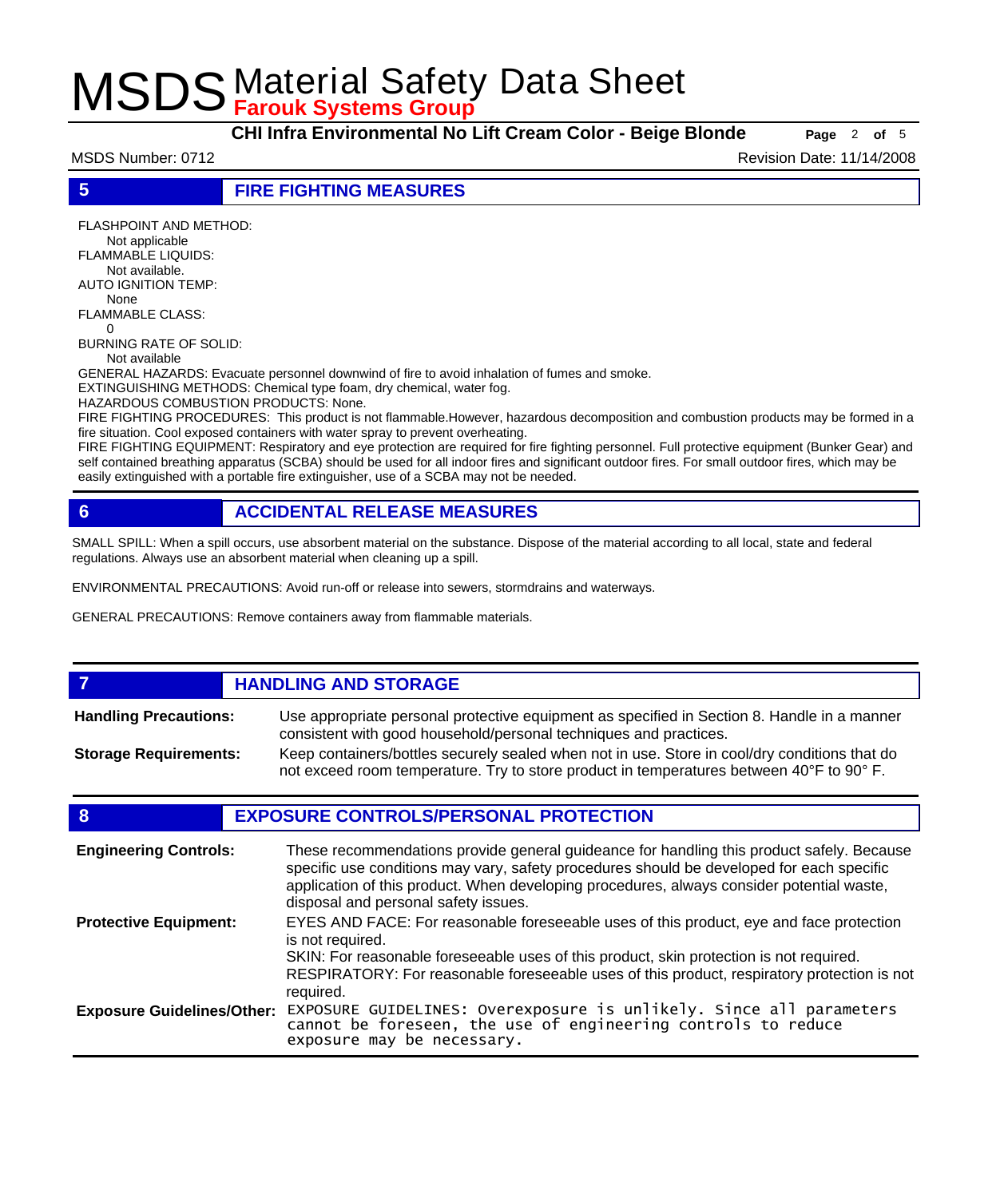**CHI Infra Environmental No Lift Cream Color - Beige Blonde Page** <sup>3</sup> **of** <sup>5</sup>

**9 PHYSICAL AND CHEMICAL PROPERTIES Appearance:** Opaque light violet creme. **Physical State:** Creme **Odor:** Pleasant Fragrance **Boiling Point:** 140° F MSDS Number: 0712 **Revision Date: 11/14/2008** Revision Date: 11/14/2008

**pH:** 10.3 - 10.7 **Vapor Pressure:** N/A **Vapor Density:** N/A

# **Freezing/Melting Pt.:** N/A **Solubility:** Soluble **Spec Grav./Density:** 0.9

| 10                                    | <b>STABILITY AND REACTIVITY</b> |                                                                               |
|---------------------------------------|---------------------------------|-------------------------------------------------------------------------------|
| <b>Stability:</b>                     |                                 | YES.                                                                          |
| <b>Conditions to avoid:</b>           |                                 | None.                                                                         |
| Materials to avoid (incompatability): |                                 | Keep away from strong acids, reducing chemicals and heavy metals.             |
|                                       |                                 | Hazardous Decomposition products: Releases oxygen which may intensufy a fire. |
| <b>Hazardous Polymerization:</b>      |                                 | Will Not Occur.                                                               |

# **11 TOXICOLOGICAL INFORMATION**

ACUTE:

DERMAL LD50: Not available. ORAL LD50: Not available. INHALATION LC50: Not available. EYE EFFECTS: This product may cause irritation to eyes if not used under normal conditions. TARGET ORGANS: NONE. SENSITIZATIONS: Not available. CARCINOGENICITY: IARC: Listed by IARC - No. NTP: Listed by NTP - No. OSHA: Listed by OSHA - No.

MUTAGENICITY: Not available. REPRODUCTIVE EFFECTS: None. TERATOGENIC EFFECTS: Not available.

# **12 ECOLOGICAL INFORMATION**

ENVIRONMENTAL DATA: Not available. ECOTOXICOLOGICAL INFO: Not available. DISTRIBUTION: Not available. CHEMICAL FATE INFO: Not available.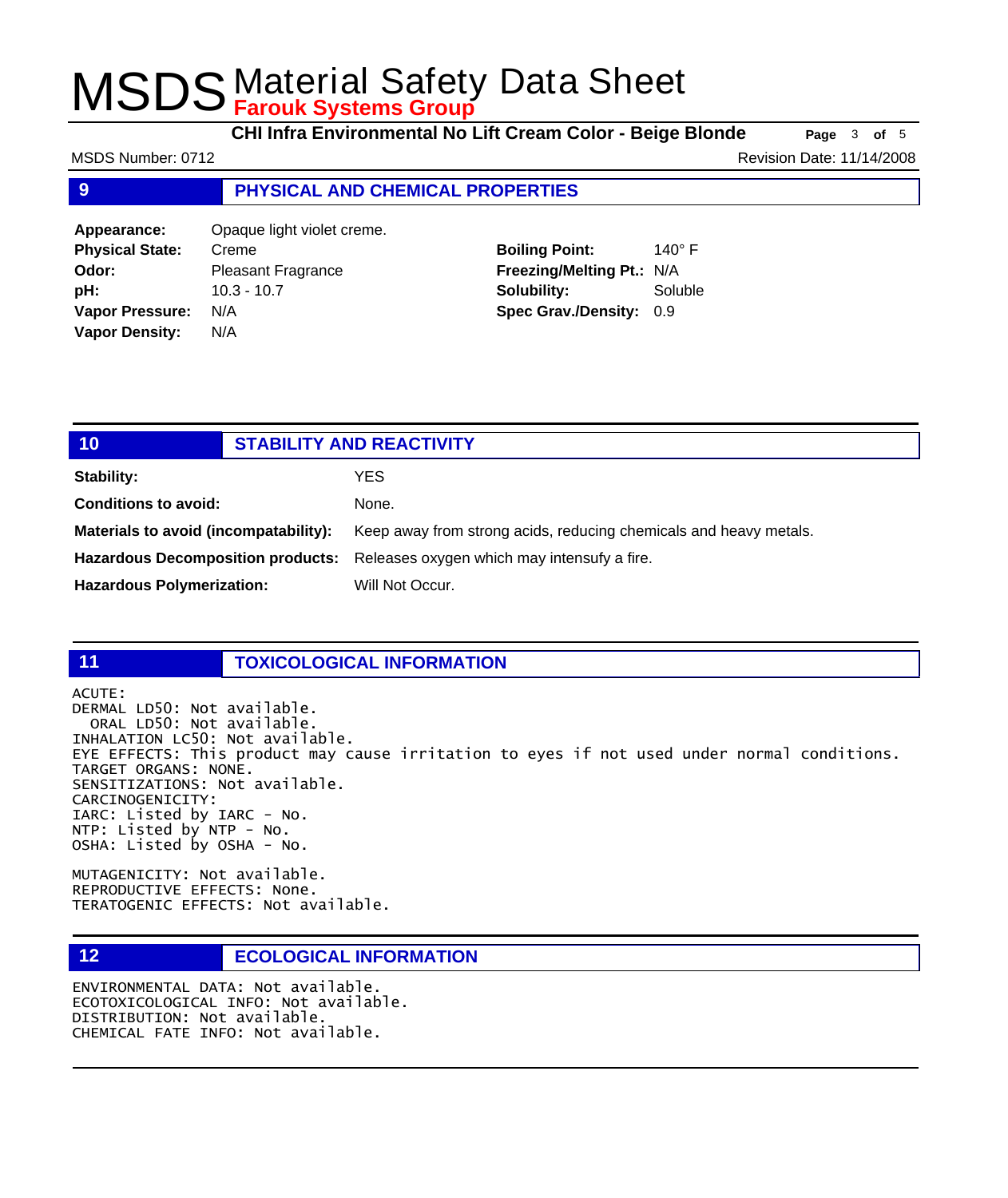**CHI Infra Environmental No Lift Cream Color - Beige Blonde Page** <sup>4</sup> **of** <sup>5</sup>

MSDS Number: 0712 **Revision Date: 11/14/2008** Revision Date: 11/14/2008

**13 DISPOSAL CONSIDERATIONS**

US EPA Waste Number and Descriptions:

DISPOSAL METHOD: Controlled release of diluted product into a biological wastewater treatment plant. COMPONENT WASTE NUMBER: No EPA Waste Numbers are applicable for this product's components. DISPOSAL INSTRUCTIONS: Dispose of waste material according to local, state and federal rules and regulations.

**14 TRANSPORT INFORMATION**

This product is not regulated as a hazardous material by the United States (DOT) or Canadian (TDG) transportation regulations.

DOT CLASSIFICATION: Shipping Name: CHI Infra Environmental No Lift Cream Color-Beige Blonde (BB) Class: None Non-regulated, non-hazardous.

IMDG CLASSIFICATION: Shipping Name: CHI Infra Environmental No Lift Cream Color-Beige Blonde (BB) Class: None Non-regulated, non-hazardous.

IATA CLASSIFICATION: Shipping Name: CHI Infra Environmental No Lift Cream Color-Beige Blonde (BB) Class: None Non-regulated, non-hazardous.

1-800-424-9300 1-703-527-3887 CHEMTREC

Outside the United States